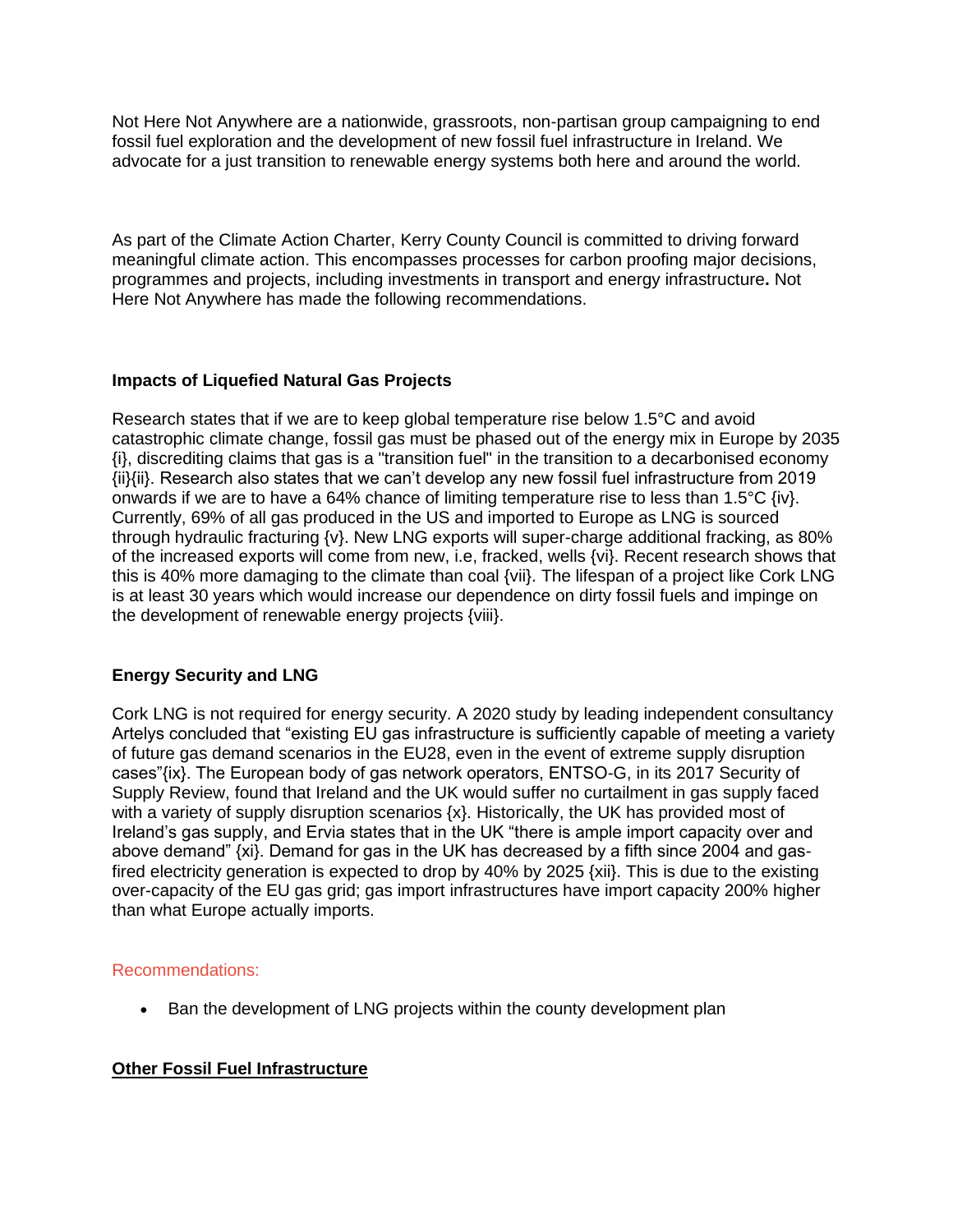New fossil fuel infrastructure or upgrades to existing infrastructure should be consistent with Ireland's fair share net cumulative carbon dioxide (CO2) quota in line with the Paris agreement or future equivalent {xiv}.

### Recommendations:

• All-new large scale fossil fuel infrastructure projects are mandated to undertake climate impact assessment to ensure they are consistent with Ireland's fair share net cumulative carbon dioxide (CO2) quota in line with the Paris agreement or future equivalent

## **Data Centres**

Eirgrid estimates that demand from data centres could account for up to 36% of Ireland's electricity demand by 2030, along with 75% of new electricity demand growth (Eirgrid, 2017:30) {xvi}. The Irish Academy of Engineering predicts that data centre development will add at least 1.5 million tonnes to Ireland's carbon emissions by 2030, a 13% increase on current electricity sector emissions, and will require an investment of €9 billion by 2027{xvii}.

For example, if Amazon's eight centre project in Mulhuddart, Dublin 15, is realised, by 2026 it would use c. 4.4% per cent of the State's entire energy capacity, the equivalent of Galway city, but employ only 30 people post-construction, largely in facility maintenance {xviii}. The Apple data centre proposed for Athenry, Co. Galway, would ultimately use over 8% of the national capacity, more than the daily entire usage of Dublin, and would require 144 diesel generators as back-up {xix}.

The government has acknowledged that "data centres pose considerable challenges to the future planning and operation of Ireland's power system"{xx}. These challenges include higher electricity costs for consumers {xxi}. The Danish Council on Climate Change recommended in April 2019 that the Danish government legally binds data centre owners and developers to contributing to the infrastructure required to supply the centres with renewable energy, such as wind and solar farms {xxii}.

Currently, many companies claim to operate data centres powered by 100% renewable energy. However, the energy is largely sourced indirectly through Renewable Energy Certificates or Purchase Power Agreements {xxiii}, which means that the energy is sourced from the grid, which in Ireland is 69% fossil fuel-powered {xxiv}. If we continue to allow companies to virtually purchase clean energy where it is cheapest to create, while actually using and increasing demand for dirty energy in Ireland, we allow them to profit while our real emissions continue to rise. It is crucial therefore that data centres are powered directly by onsite renewable energy generation such as rooftop solar farms or new offsite generation such as offshore wind or solar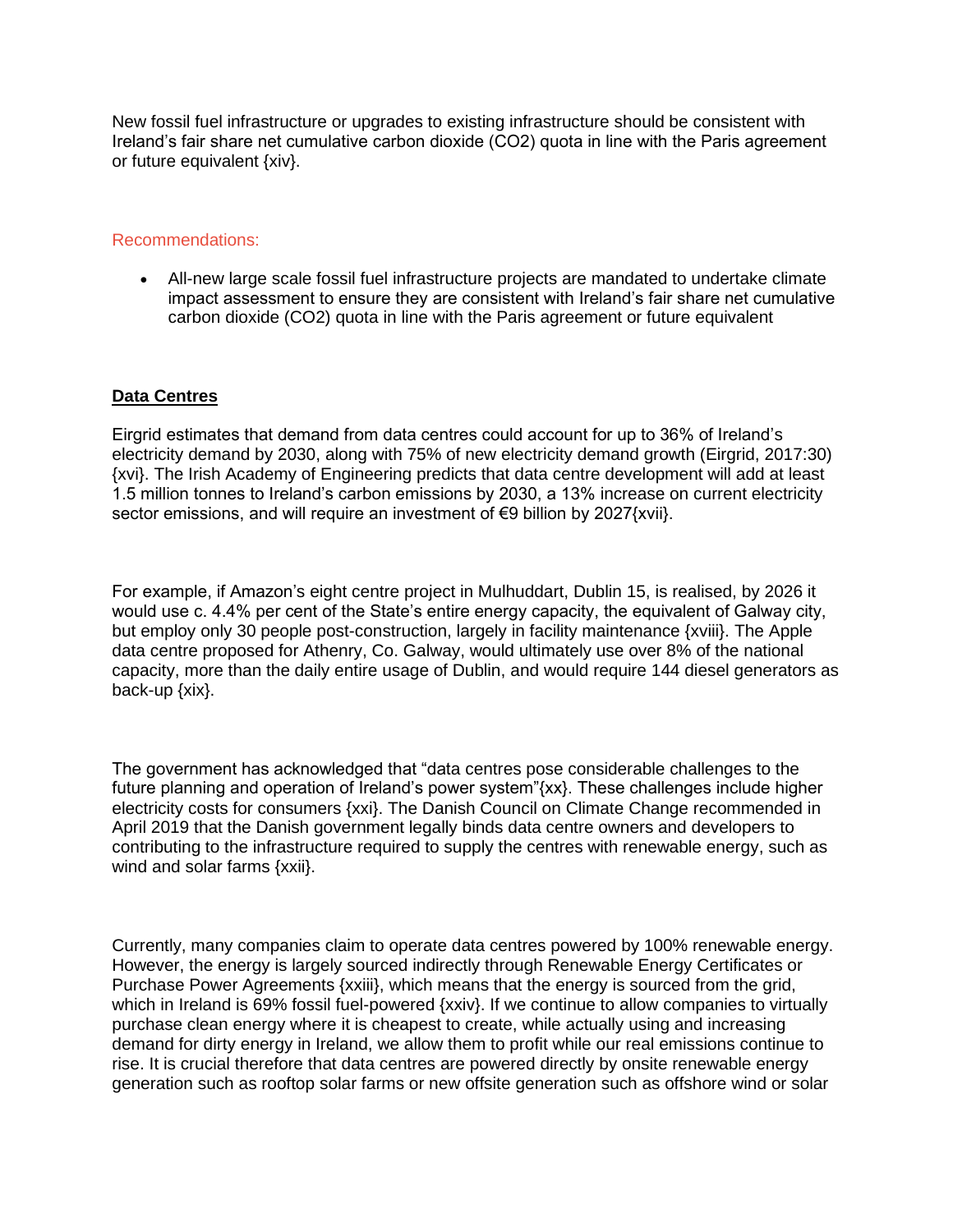farms. Data Centers also generate large quantities of waste heat which could be utilised in district heating systems {xxv}.

### Recommendations:

 $\overline{a}$ 

- New data centres must be powered by onsite or new offsite renewable energy, with existing centres required to transition rapidly to onsite or new offsite renewables.
- Where technically possible, heat recovered from Data Centres should be utilised for district heating systems.

https://www.nature.com/articles/s41586-020-1991-

8.epdf?sharing\_token=bEN\_mAEu1bxPxHgBy2kelNRgN0jAjWel9jnR3ZoTv0NsP7YL6bUMs5U 2mb93hxTh3dwZVOOig02DPQ\_6gyAu8T93lGbFSkm7oxYv8kRpXfwUi5aOKASo5PGIUhCjwS7 S5WllscY93WiY0gSna9wJUJzoSRhayWp4dS5RmgwP8RWgKyZkvof00mx4cc8WKGlhxbqv\_Us twGqsWBuTZQ\_c8oZf8hBq605ZFFQtqiGwElY%3D&tracking\_referrer=www.nationalgeographic .com {ii}

https://www.nationalgeographic.com/science/2020/02/super-potent-methane-in-atmosphere-oilgas-drilling-ice-cores/ {iii}

https://www.nature.com/articles/s41467-018-07999-w {iv}

https://www.eia.gov/tools/faqs/faq.php?id=907&t=8 {v}

https://www.foodandwaterwatch.org/sites/default/files/rpt\_1905\_fracking-2019-web\_2.pdf {vi}

#### [https://www.oireachtas.ie/en/debates/debate/joint\\_committee\\_on\\_climate\\_action/2019-10-09/2/](https://www.oireachtas.ie/en/debates/debate/joint_committee_on_climate_action/2019-10-09/2/)  [{vii}](https://www.oireachtas.ie/en/debates/debate/joint_committee_on_climate_action/2019-10-09/2/)

https://www.iisd.org/sites/default/files/publications/zombie-energy-climate-benefits-endingsubsidies-fossil-fuel-production.pdf {viii}

https://www.artelys.com/wp-content/uploads/2020/01/Artelys-GasSecurityOfSupply-UpdatedAnalysis.pdf{ix}

https://www.entsog.eu/sites/default/files/entsog-migration/publications /sos/ENTSOG%20Union%20wide%20SoS%20simulation%20report\_INV0262-171121.pdf {x}

https://www.gasnetworks.ie/corporate/company/our-network/irish-gas-market-overview/The-Irish-Gas-Market-Overview.pdf {xi}

\_\_\_\_\_\_\_\_\_\_\_\_\_\_\_\_\_\_\_\_\_\_\_\_\_\_\_\_\_\_ https://www.research.manchester.ac.uk/portal/en/publications/natural-gas-and-climatechange(c82adf1f-17fd-4842-abeb-f16c4ab83605).html {i}